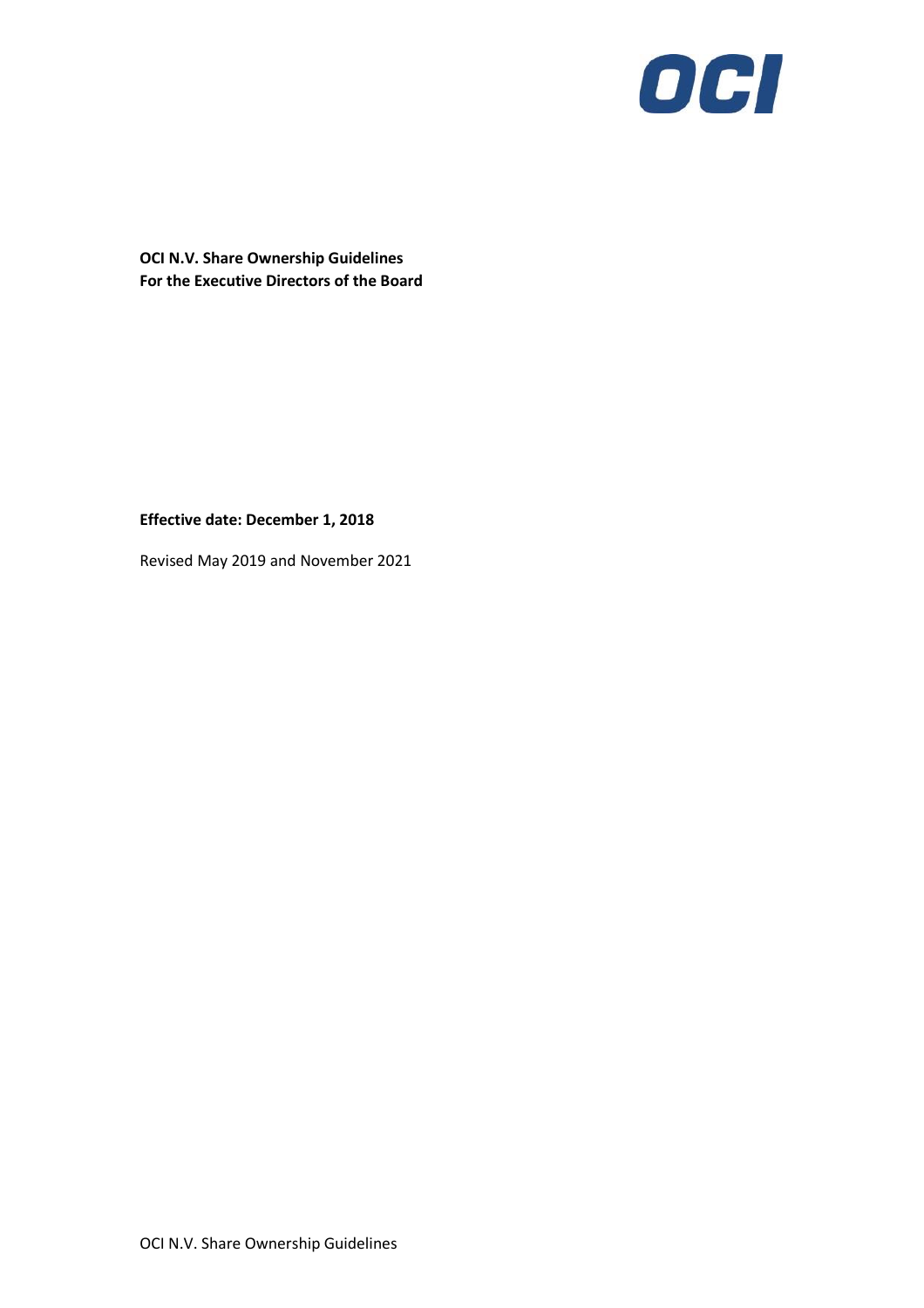

#### *Share Ownership Guidelines*

The board of directors of OCI N.V. (the "**Company**") (the "**Board**") is of the opinion that share ownership by the executive directors of the Board (the "**Executive Directors**") aligns their interest with the interests of shareholders, promotes sound corporate governance and demonstrates a commitment to the Company. The Board has therefore adopted these share ownership guidelines for the Executive Directors (the "**Guidelines**"). Any reference to the Board in the remainder of these Guidelines refers to the Board excluding the Executive Directors.

### *Guidelines*

Executive Directors are required to own ordinary shares in the capital of the Company ("**Shares**") with a Fair Market Value equal to at least a certain multiple of their applicable Base Fee at the Determination Date ("**Required ShareOwnership**").

For the Chief Executive Officer of the Company this multiple is three (3) and for the other Executive Directors of the Company this multiple is one and a half  $(1<sup>1</sup>/<sub>2</sub>)$ .

**Fair Market Value** means in relation to a Share in the Company at any date, the average closing sales price of a Share as quoted on the regulated market of Euronext Amsterdam N.V., taking into account the closing sales price on the date of determination orthe previous trading day if the date of determination is not a trading day and the two trading days immediately prior to such date.

**Base Fee** means the total gross annual base fee and/or salary under any services agreement or employment agreement between any company within the Company's group of companies and the Executive Director.

Executives Directors will have five (5) years from the Determination Date (as defined hereinafter) to attain the Required Share Ownership.

Until an Executive Director's Required Share Ownership has been met, the Executive Director must retain at least fifty percent (50%) of any vested Shares resulting from the OCI N.V. Executive Director Performance Stock Unit ("**PSU**") Plan, provided that, subject to the insider trading code as adopted by the Company, as amended from time to time ("**Insider Trading Code**"), Executive Directors may sell or otherwise dispose of Shares to satisfy any applicable tax withholding obligations due in connection with the vesting of Share settled incentives in accordance with the applicable plans.

#### *Share Ownership*

The following types of equity instruments count in determining Share ownership for purposes of these Guidelines:

• Shares owned separately by the Executive Director or the Executive Director's holding company (in both cases, regardless whether a holding period applies) or owned either jointly with, or separately by, his immediate family members residing in the same household; and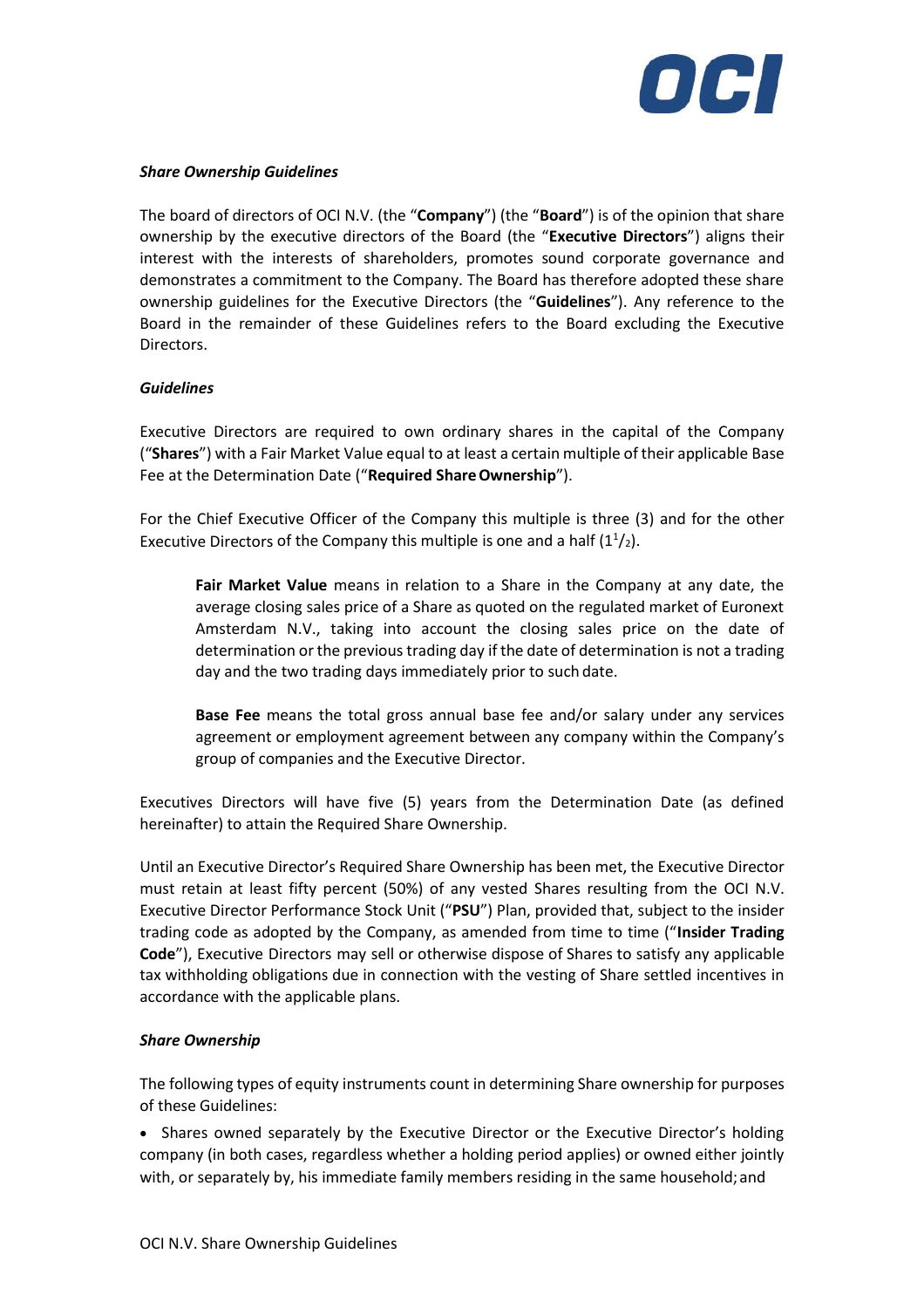

• Shares held in trust for the benefit of the Executive Director or his immediate family members residing in the same household.

Shares can be acquired by the Executive Director on the open market and on the basis of the applicable incentive plans of the Company. Share ownership within the meaning of these Guidelines does not include any unvested awards, such as unvested PSUs, Shares that may be but are not yet allotted under the OCI N.V. Restricted Stock Unit ("**RSU**") Plan, or equivalent equity related instruments.

### *Achievement of Required Share Ownership*

The determination of an Executive Director's target Share ownership is made for the first time at the date the Executive Director isfirstsubject to the Guidelines(the "**Determination Date**") as determined by the Board. Executive Directors are required to achieve ownership of a number of Shares meeting the Required Share Ownership, as amended from time to time, within five (5) years after the Determination Date. The Executive Directors will agree to this and these Guidelines in writing.

By the end of the applicable five (5) year period and thereafter for so long as an Executive Director remains an Executive Director, an Executive Director must own at least the number of Shares of the Company equal to the Required Share Ownership, divided by the Fair Market Value of a Share on the Determination Date.

The Executive Director's Required Share Ownership will be re-calculated as a result of and at the time of a change in Base Fee taking into account the Fair Market Value of a Share on the Determination Date. Otherwise, once established, the Executive Director's Required Share Ownership will not change as a result of any fluctuations in the market price of a Share.

Compliance with these Guidelines will be measured on the first trading day of each calendar year following the Determination Date by the Board.

# *Failure to meet Required Share Ownership*

Failure by an Executive Director to meet or to show sustained progress towards meeting the Required Share Ownership may result in the requirement to retain all Shares obtained through the vesting of awards under the OCI N.V. Executive Director PSU Plan. The decision of the Board shall be final and binding in all matters relating to these Guidelines. The Executive Director's obligations under these Guidelines are without prejudice to any lock-up or holding periods that apply for the Executive Director under any incentive plan and/or award agreement.

# *Exceptions*

There may be rare instances where these Guidelines would place a severe financial hardship on an Executive Director or prevent an Executive Director from complying with a court order, such as in the case of a divorce settlement. Under these circumstances, the Executive Director will work with the Board, to develop an alternative share ownership plan that reflects the intention of these Guidelines. In the event of a change in control of the Company or other exceptional circumstances as determined by the Board, the Board may waive the Executive Director's obligations under these Guidelines.